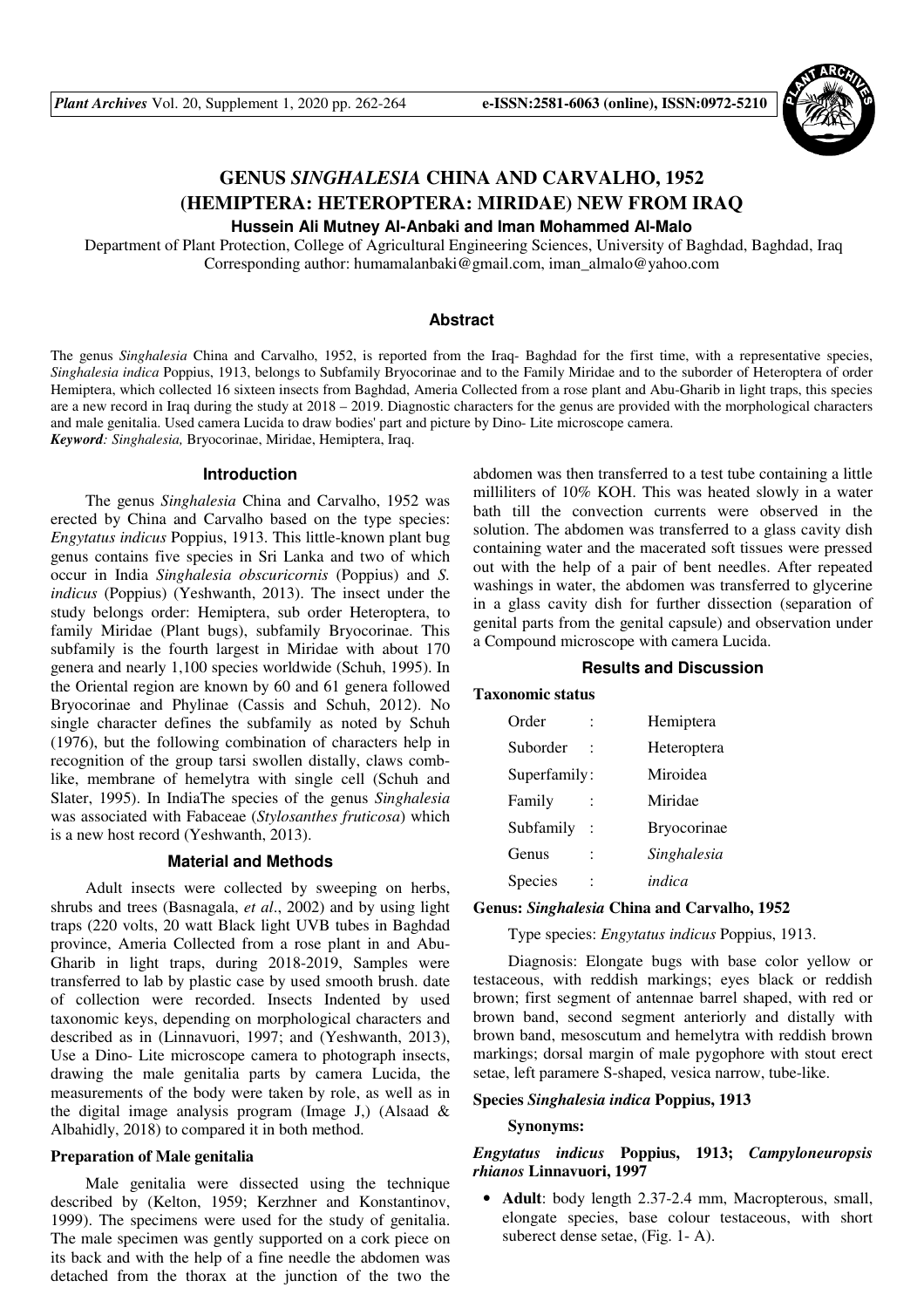- **Head**: 0.38-0.4 mm in length and 0.8-0.84 mm in width, pale brown, vertical shape, transverse, broader than long, frons weakly (fig. 1-B). Rostrum extending to second abdominal segment 0.89-0.9 mm is long.
- **Antenna**: 1.41- 1.51 mm in length, the first segment is 0.16-0.18 mm, barrel-shaped, basal half reddish brown, subequal to width of vertex shorter than the second; second segment is 0.6-0.62 mm, with basal and anterior regions brown, medially yellow; third segment is 0.4- 0.44 mm, brown, twice length of first; fourth segment is 0.25-0.27 mm, brown, slightly longer than first segment of antennae, (Fig. 1-C).
- **Thorax**: pronotum 0. 32- 0. 34 mm In length and 0.8- 0.84 mm in width, trapezoidal, testaceous color, with prominent collar; lateral margin linear, posterior angles broadly rounded, posterior margin excavate medially across scutellum; scutellum triangular, brown mesally, weakly raised; mesoscutum reddish brown color, broadly exposed, (fig. 1-B).
- **The legs**: testaceous yellowish in color with short spine-like semierect setae; hind femora flat, tibiae

elongate, and claws brown or black, small, recurved, pseudopulvilli broad.

- **The wings**: Hemelytra is 2.24-2.4 mm width, parallel sided, testaceous, shining, markings on cuneal fracture and on posterior region of cuneus, reddish fuscous; wing membrane fuliginous, with small outer triangular and elongate inner cell, (fig.1-D).
- **Abdomen**: is 0.66- 0.7 mm in length, pale green greenish yellow color, the Pygophore dorsal margin weakly dissected, with long stout setae, (Fig.1-E).
- **Male genitalia**: right paramere small, linear (Fig. 1-F); left paramere S-shaped (Fig. 1-G); Endosome elongate, narrow, conical, tube-like; ductus seminalis narrow reaching apex (Fig. 1-H).
- **Distribution** : Yemen and Iran (Linnavuori, 1997), india and Sri Lanka (Yeshwanth, 2013).
- **Material exam** : 16 adult is Collected from Baghdad province / Ameria Collected from a rose plant in 2/10/2019 and Abu-Gharib in light traps in 6/10/2019.



**Fig. 1:** *Singhalesia indica* A- Adult insect (50X); B- Head and pronotum (100X); C- antenna (80X); D- membrane of Hemelytra; E- Pygophore (100X); F- Right paramere; E- Left paramere; F- Endosome 1- ductus seminalis.

#### **References**

- Basnagala, S.; Wijesekara, G.A.W. and Wijayagunasekara, H.N.P. (2002). Review of the Subfamily Bryocorinae (Heteroptera: Miridae) of Sri Lanka. Tropical Agricultural Research, 14: 154-164.
- China, W.E. and Carvalho, J.C.M. (1952), The Cyrtopeltis-Engytatus Complex (Hemiptera: Miridae: Dicyphini). Ann. Mag. Nat. Hist., 5(12): 158-166.
- Linnavuori, R.E. (1997). Taxonomic Studies on the Miridae (Heteroptera of Yemen and Iran. Acta Universitatis Carolinae Biologica. 40: 301-320.
- Poppius, B. (1913). Zur Kenntnis der Miriden, Isometopiden, Anthocoriden, Nabiden und Schizopteriden Ceylon's. *Entomol*. *Tidskr*., 34: 239-260.
- Schuh, R.T. and Slater, J.A. (1995). True bugs of the world (Hemiptera: Heteroptera) Classification and natural history. Cornell University Press, 349 pp.
- Yeshwanth, H.M. (2013). Taxonomy of mired bugs (Hemiptera: Miridae) of soth india. Thesis Ph.D. Agri. Entom. Univ. of agri. Scie. GKVK, Bengalore. Pp. 250.
- Al-said L.A. and Al-Bahadli H.H. (2018). The basics of image processing with Image J, Deposit number 862